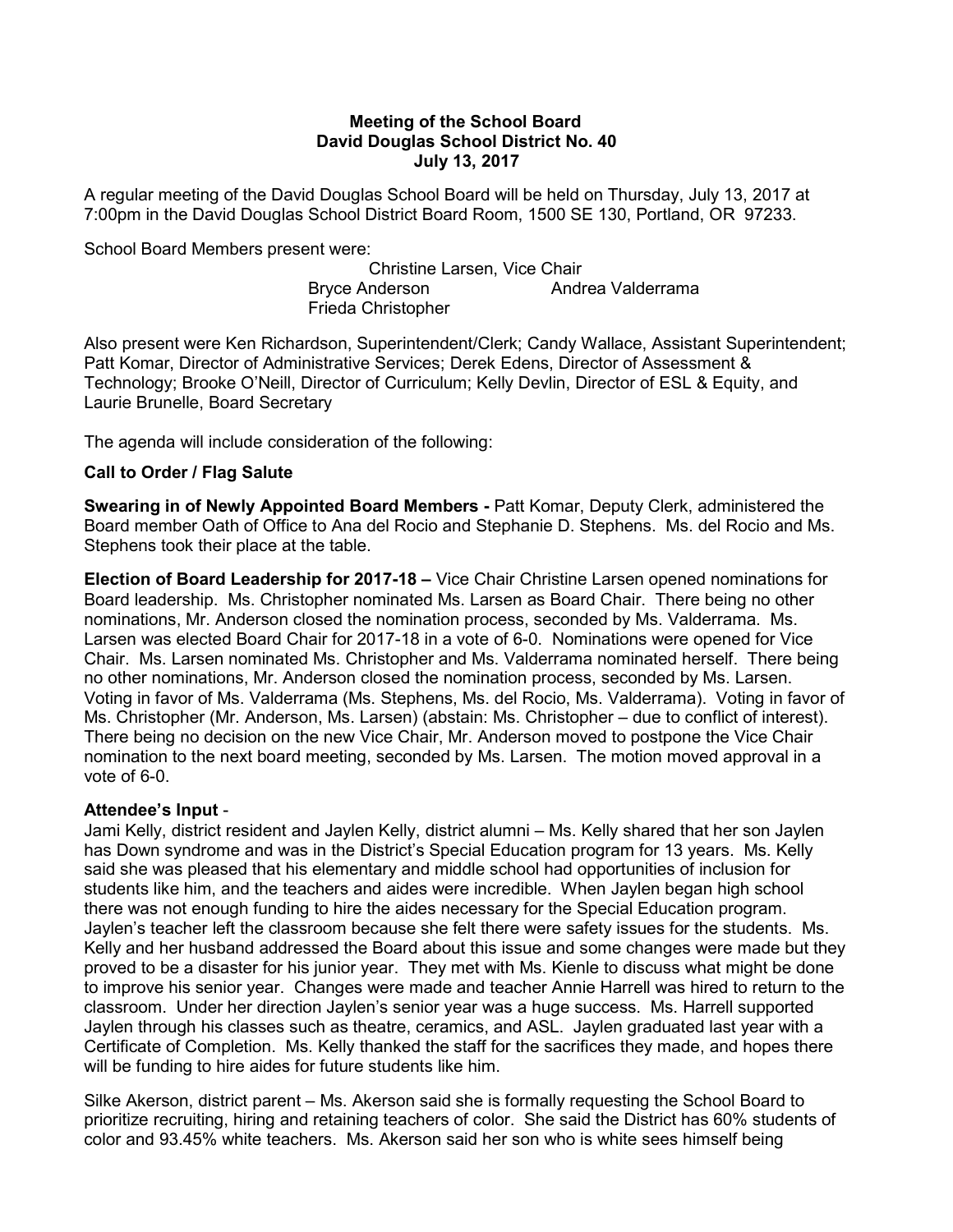Page 2 School Board Minutes July 13, 2017

reflected back every single day at school but many students don't have that opportunity. She said research shows that having at least one teacher of color makes a difference for students of color. Ms. Akerson would like the Board to present what their first steps will be on addressing this issue at the next board meeting.

Mary Nolan, Executive Director of Planned Parenthood Advocates of Oregon – Ms. Nolan thanked the Board for addressing and updating the policy on the School Based Health Center. Ms. Nolan said Planned Parenthood is committed to education, advocacy, and provision of health services. They believe good education that is comprehensive and considers all options for responsible sexual health is important to students. She encourages the District to pursue this in their educational curriculum. Ms. Nolan said an unplanned pregnancy is the single most frequent reason for young women and young men to drop out of high school.

Cheryl Scarcelli Ancheta, former school board member, alumni and district resident – Ms. Scarcelli Ancheta said she is here to respect the new Board members and when she joined the School Board eight years ago, Superintendent Barbara Rommel gave her a small jade plant. This plant has sat by her kitchen sink for eight years and has been re-potted 3 times. Ms. Scarcelli Ancheta said this evening she would like to pass it on to the new Board members to congratulate them. She gave them each a small jade plant and read them a quote by Mother Teresa.

Ben Wixson - Mr. Wixson said he has been an ESL teacher in southeast Portland for 16 years. He said he is here to encourage the Board members to continue to support the Inclusion Resolution and the District's mission to provide a safe and inclusive environment. He would also like the Board to reconsider the censure of Mr. Anderson. Mr. Wixson said as an ESL teacher he knows that students need to feel safe and should feel welcome in our schools.

Diana Duran, representing Pueblo Unido – Ms. Duran said she is frustrated with the comments Mr. Anderson made at the March board meeting and in the recent Mid County Memo. She said his comments are evidence of the bigotry that is taking place in Portland and he fails to demonstrate any understanding of why his comments are so harmful. Ms. Duran would like the Board members to reintroduce the censure motion. She welcomed the new Board members and said she supports Ms. Valderrama for working on bringing full access birth control to the School Based Health Center before school starts.

Joe Kelly, district resident – Mr. Kelly said he had 4 children come through the David Douglas School District and they all had a great experience. He thanked the Board for their service and said it is very honorable to want to serve as a Board member. Mr. Kelly said he is sometimes concerned about the Board agenda and feels that the Board should move on from things they've already voted on. He urges the Board to go on with their business with the students in mind.

Robert – Robert said he is hopeful the new Board will choose to work together and not become separated. Their purpose is to serve the students, the community, and to make this a better place. Robert had five kids and three adopted kids go through this District and he was very pleased with the teachers, student and staff. Robert hopes that when incidents come up showing bigotry, whether it's racial or religious, the Board can work together to remove these things from the community. He says it's good for the kids to see us be adults and work together, listen, and try to understand each other. Robert would like the Board to recognize that they represent everyone, not just the ones who voted for them. He said we welcome everyone who chooses to work in our District.

Jana Moss, representing Pueblo Unido – Ms. Moss said Mr. Anderson's comments in the March board meeting were harmful and unacceptable because it implies that all undocumented immigrants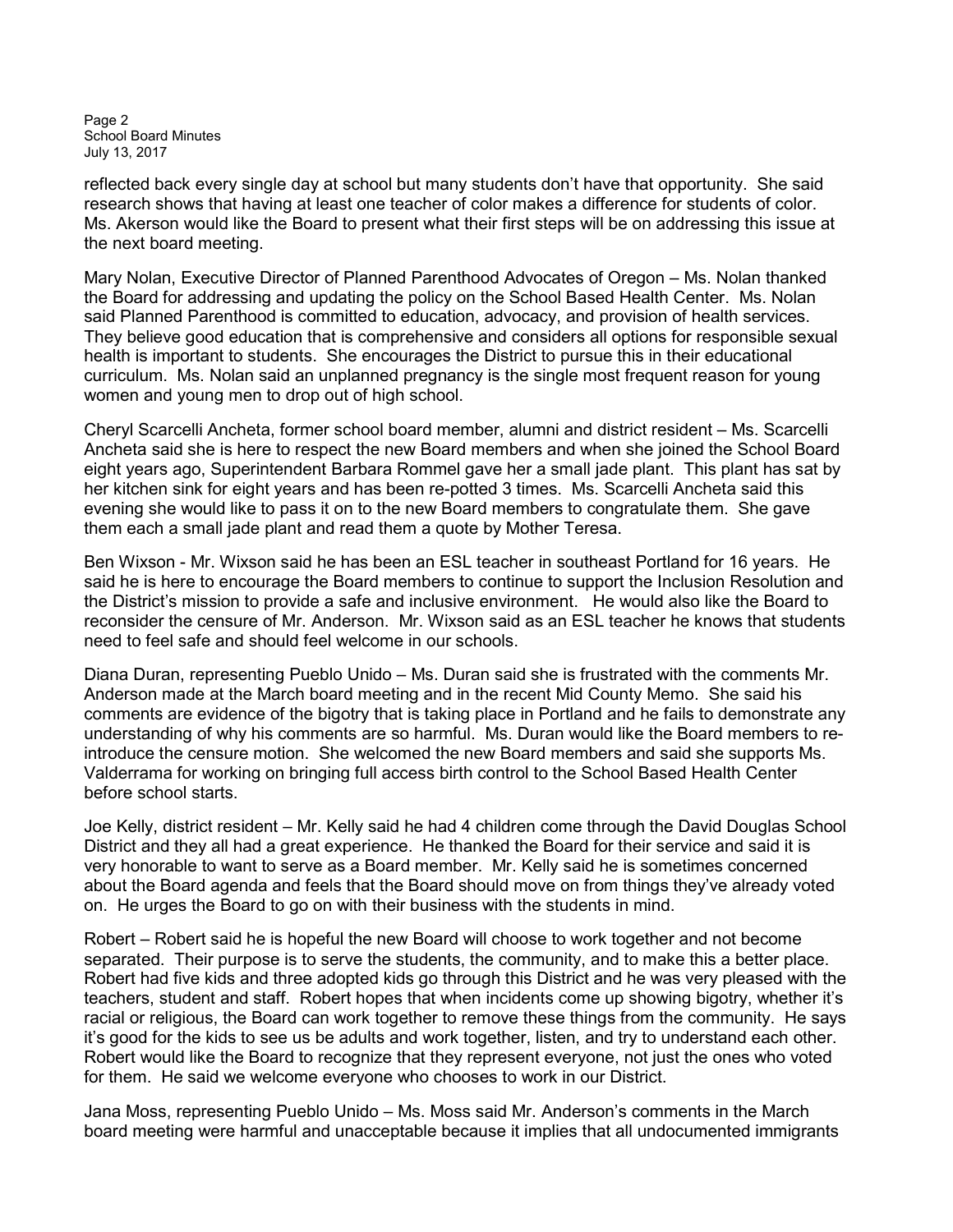Page 3 School Board Minutes July 13, 2017

are violent criminals. She said it's his responsibility to represent the best interest of all families that live in the David Douglas School District, and he should sincerely listen to the community members testimony about the harmful consequences of his comments. Ms. Moss said the same goes for the Board as a whole. Ms. Moss thanked Ms. Valderrama and Ms. Larsen for their support of the censure motion and hopes the new Board will revisit this motion and send a clear signal that they have heard our voices.

Superintendent's Report – Superintendent Richardson thanked the four elected board members and presented them with the Multnomah County Certificate of Election. Mr. Richardson reported on the food program meals that are being distributed throughout the summer. He said from June 20th - July 1st, we served an estimated 790 breakfasts and over 5000 lunches to community students. For July and August we will serve an estimated 1500 meals each day for students and families. Mr. Richardson updated the Board on the District's construction projects. He said Mill Park is having a seismic upgrade on the roof, Lincoln Park is having the windows and siding updated, and Alice Ott is having the main entrance stairs replaced. Mr. Richardson said he was notified by ODE that we were selected for the National Governor's Association Parents and Children Thriving Together: Two-Generation grant. It's seeking to partner with communities to develop a statewide Oregon twogeneration plan to improve school attendance and family outcomes. He thanked Ms. Komar and her team for the transition to Purchasing Cards and getting away from traditional checkbooks. This has been a smooth transition and we are moving forward and planning for full implementation mode by next fall.

Mr. Richardson updated the Board on the budget. He said the Legislature passed a state school fund at \$8.2 billion with a 50/50 allocation. This is still a reduction budget for our District. They allocated \$170 million for Measure 98 but have not disclosed how the money will be distributed. Mr. Richardson said we will apply for that money for high school graduation support, college transition support, and the middle school transition piece. The allocation for Measure 99, outdoor school is \$24 million. He said they delayed the PE minimum requirements for two years and a four-year phase-in has been created. They allocated \$6.2 million to assist school districts in addressing chronic absenteeism, and have issued \$101 million in state bonds to fund Oregon schools capital improvement matching program. Mr. Richardson said the Title 1-A funding reduction is \$770,000. He has a call into ODE to see if this calculation is correct.

Financial Report – Ms. Komar gave a financial update. In the General Fund she said the adopted budget of 17-18 was projected at \$10.9 million for the beginning fund balance. We are now projecting \$11.3 million and she expects that to go up. There's about \$1.5 million in encumbrances that need to be cleared up which will take another couple weeks. Ms. Komar said we instituted Purchasing Cards and closed out the final student body checking account. In the Capital Projects Fund we have the Lincoln Park project in progress and are waiting on the final bill. In the Investment Report, Ms. Komar said the District's cash and investment balances totaled \$21 million at the end of June 2017 and 95% of that is in the local government investment pool. We have \$750,000 in a Money Market Account, and \$1.1 million was uninvested and used for operations.

Consent Agenda – Ms. Christopher moved approval of the Consent Agenda, seconded by Mr. Anderson. Ms. Stephens requested to pull the minutes and make a change in the terminology. She requested the word audience be replaced with the word attendees, and this should also be applied to future agendas, seconded by Mr. Anderson. The minutes can be re-asserted with the change and consent agenda approved. The motion carried a vote of 6-0.

- Approval of June Board Meeting Minutes
- Approval of June Supplemental Board Meeting Minutes
- Personnel Recommendations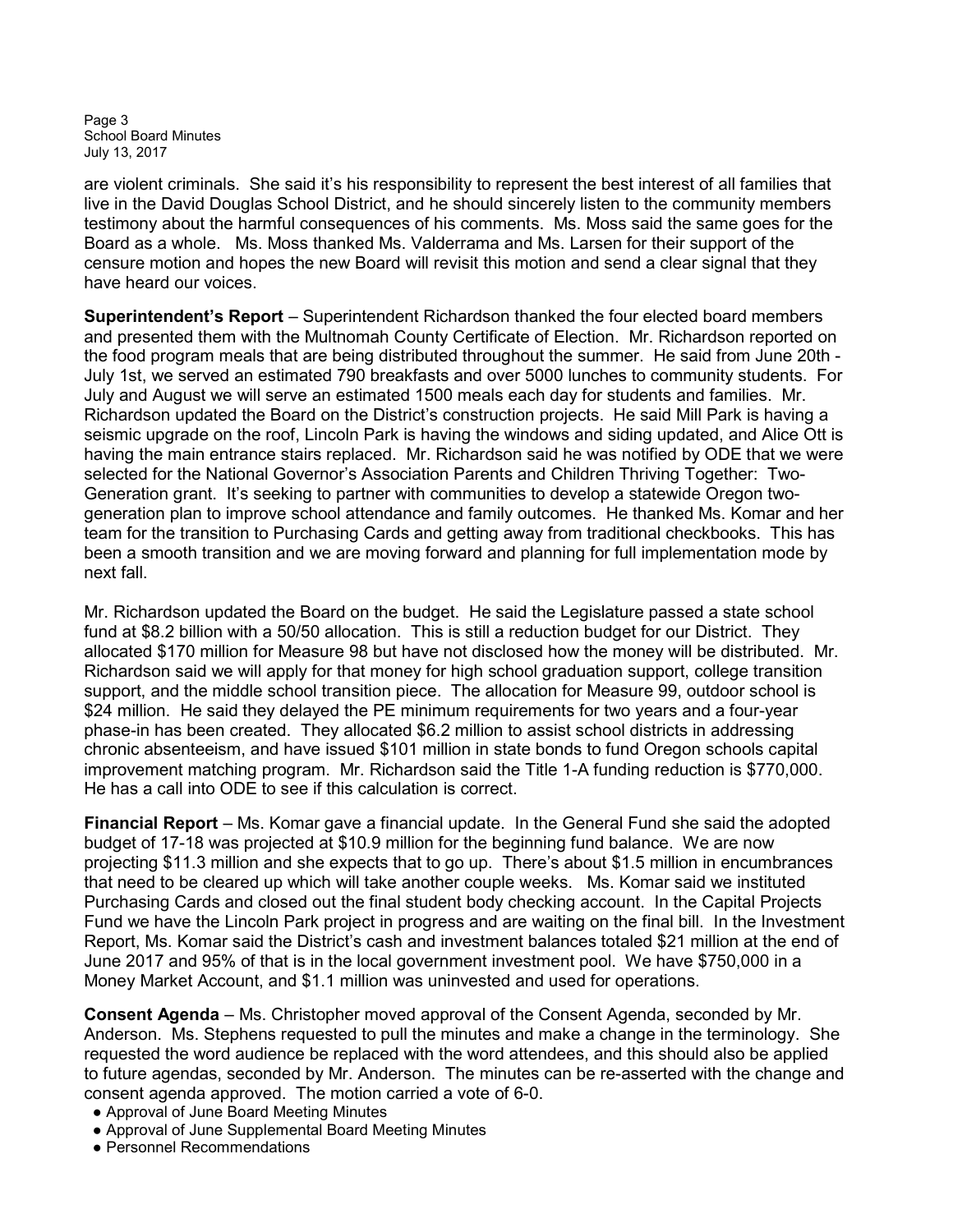Page 4 School Board Minutes July 13, 2017

- Rental Agreement for MECP at Pacific Center/Pac Trust
- IGA: Mutual Aid Omnibus Agreement Emergency Assistance 2017-18
- Employee Dishonesty Insurance Coverage
- Cyber Insurance Coverage
- Resolution Authorizing Updated Construction Excise Tax Limits

Superintendent's 2016-17 Evaluation – Ms. Christopher said the Board is required by policy to evaluate the Superintendent every year by the end of June. She told Mr. Richardson that she really appreciated that he was willing to take on this position. She feels he has done a wonderful job in dealing with the problems and issues that have come up and making sure we are focused on closing the achievement gap. Ms. Christopher said she personally appreciated his willingness to listen to all Board members and accept recommendations to things that might be changed in the District. She said as a Board, he has met all expectations. Mr. Anderson said he appreciated Mr. Richardson's willingness to reach out to all Board members. He said it's important that the Board members and the Superintendent have a straight line of communication and openness. He thanked Mr. Richardson for his willingness to do that. Mr. Anderson said he has demonstrated and met all expectations in organizational efficiency, sustainability, student achievement, and family and community engagement. He thanked him for assuming this tremendous responsibility in leading the School District and said he has done a great job. Ms. Valderrama said she appreciated Mr. Richardson's constant communication and said it has been helpful to learn his perspective and the day-to-day happenings. She said she appreciates his quick response, always getting back to her when she's had questions, and being willing to meet one on one. Ms. Valderrama said his family and community engagements that he shares at the Board meetings have been thoughtful and appreciated. Ms. del Rocio thanked Mr. Richardson for meeting with her, sharing his knowledge, and being transparent. Ms. Larsen said she was thankful Mr. Richardson was here and ready to take the position when the previous Superintendent left. She said it was an easy decision to make and was nice to be confident of having someone who knows the District. Ms. Larsen said the communication has been excellent and appreciates the updates. She thanked him and said it's been a great year. Ms. Christopher moved to approve the Superintendent's evaluation, seconded by Ms. Valderrama. The motion carried a vote of 5-0. (approved: Ms. Christopher, Ms.Valderrama, Mr. Anderson, Ms. Larsen, Ms del Rocio) (Abstain: Ms. Stephens – due to not feeling qualified to vote).

Approval of Great Body Shop Curriculum – Ms. O'Neill gave a presentation and recommendation to purchase The Great Body Shop middle school curriculum. She said new health materials have not been purchased since 2007. At this time we are focusing on middle school because that's where we were out of compliance with Division 22 Standards. Ms. O'Neill said we have the following 3 options: We can adopt from the State approved list, we can independently adopt materials using state criteria or we can postpone an adoption for up to two years. She said The Great Body Shop is published by The Children's Health Market and has been around since 1987. Their mission is to equip children and their families with the knowledge and skills needed to make healthy choices. The program guide goes over the topics and levels. The instructional materials have teacher guides that are divided up by unit, and student editions can be taken home when they are finished. For the Scope/Sequence, Ms. O'Neill pointed out that the Child Sexual Abuse Prevention is Senate Bill 856, which states that every grade from Kindergarten through high school needs to have four lessons a year. She said this is where we were out of compliance and this program will bring us back into compliance. The Human Growth and Development does align with Division 22 Standards. Ms. O'Neill said a key component for this curriculum is Diversity. The key themes woven throughout all units are tolerance, respect, kindness, character, being an active bystander when observing discrimination, and advocacy for respect for all. Another key component is critical thinking. This curriculum challenges students to compare and contrast different points of view, predict consequences of discrimination and intolerance, and set goals to advocate for respect and kindness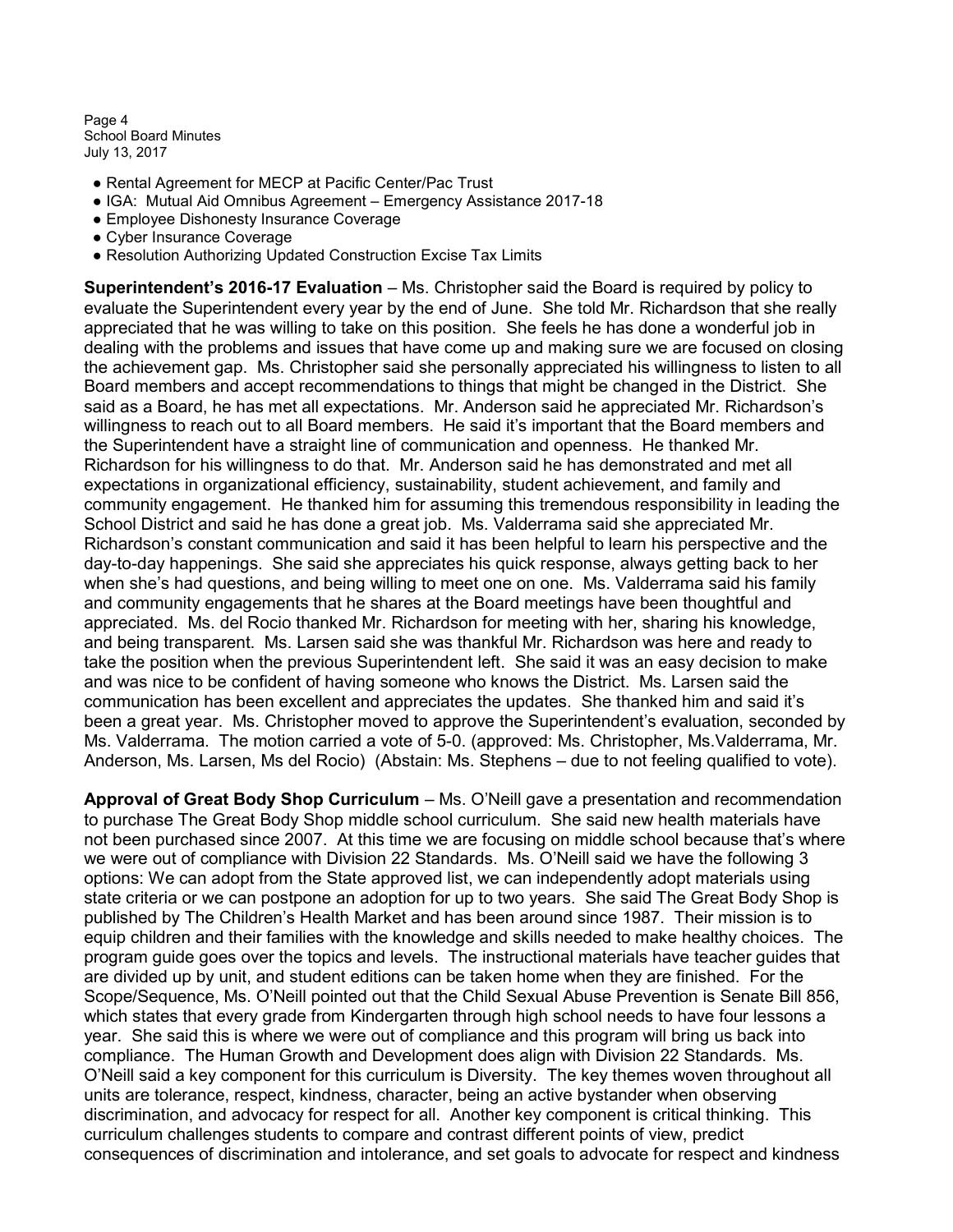Page 5 School Board Minutes July 13, 2017

for all. Ms. O'Neill said there are many tools for teachers and interactive lessons for students and families. She thanked the Budget Committee for approving \$18,000 for this purchase in the 2017-18 budget. Mr. Anderson moved approval of The Great Body Shop curriculum, seconded by Ms. Christopher. The motion carried a vote of 6-0.

Health Clinic Comprehensive Birth Control – Ms. Valderrama said comprehensive health care services should be accessible to all students in our School Based Health Center (SBHC). This includes routine physical exams, immunizations, and reproductive health care services. She said when we talk about comprehensive reproductive health care services; access to condoms and birth control must be part of that discussion to ensure a truly comprehensive and holistic approach to keeping our students healthy. Access to safe, affordable, and comprehensive reproductive health care services is a basic human right. Ms. Valderrama said inequities in access to health care lead to inequitable outcomes for both parents and children. These inequities impact low-income women, women of color, immigrant and undocumented women, young women, survivors of domestic violence, transgender, and gender-nonconforming individuals. She said as members of this School Board we have a responsibility to ensure the health, safety and wellbeing of all students, and providing access to comprehensive health care services that includes access to birth control is key.

Mr. Richardson addressed the memo that was in front of the Board. He clarified that it was from him and not Ms. Kienle as stated. Mr. Richardson read the following bullet point from the memo that pertains to the action item to be voted on this evening; The School Based Health Center will continue to prescribe contraceptives to students seeking it, and will be able to dispense on site.

Multnomah County Presentation –Dr. Aileen Duldulao, Maternal, Child and Family Health Epidemiologist, Multnomah County Health Department – Dr. Duldulao presented four Multnomah County heat maps that the Health Department uses to determine what geographic areas need services. These maps show the high concentration of births, abortions, and confirmed cases of Gonorrhea and Chlamydia among teens in Multnomah County. Dr. Duldulao said they have found that the high concentrations are in the David Douglas area. The maps reflect a high need for increased comprehensive access and education regarding contraception and sexually transmitted infection prevention in the communities served by the School Based Health Center. Dr. Dudulao directed the Board to the two maps on page one that show a decrease in teen births in Multnomah County from 2014 to 2015, which they believe is due to an increased effort to provide prevention services. The map on page two is the number of induced termination of pregnancy, which shows a higher concentration in the David Douglas, Centennial, Reynolds and Gresham-Barlow District.

Mi Le, Epidemiologist and CDC/CSTE Applied Epidemiology Fellow, Multnomah County Heath Department – Ms. Li reported on the map on page three that shows the distribution of confirmed cases of Gonorrhea and Chlamydia, which is two types of sexually transmitted infections among teens in Multnomah County for 2015-2016. She said there are higher concentrations in the David Douglas area.

Kristen Case, Nurse Practitioner at the David Douglas SBHC & Nurse Practitioner Manager for the SBHC Program. Ms. Case said she has been with the School Based Health Center since 2010. She said the Health Center and the Board have aligned missions by offering on site, high quality primary care. Their program helps keep students in class and focused on learning, reduces absenteeism, and makes health care access more convenient for the working parent. Her hope is that the District's work educating youth, and the Health Center's work keeping them healthy, is viewed as a partnership to provide kids with the best support possible to achieve a pathway to success. Ms. Case said public health best practices in the prevention of unintended pregnancy, abortion, and STI's includes access to all contraceptive methods.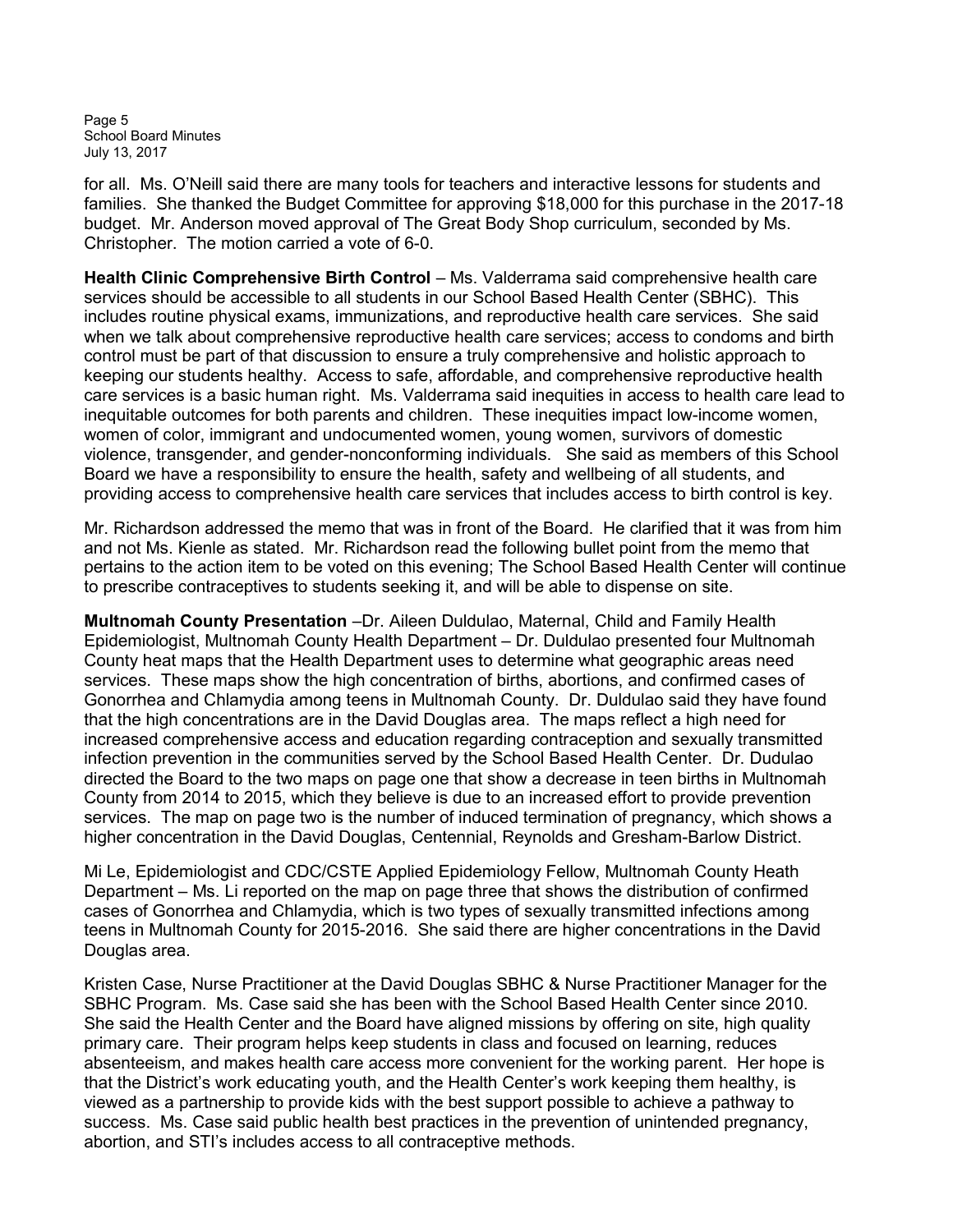Page 6 School Board Minutes July 13, 2017

### Invited Community Testimony –

Veronica Suderland-Perez, Health & Wellness Manager, Latino Network – Ms. Suderland-Perez said she works with a lot of schools in this District and she is here to speak in favor of dispensing birth control at the School Based Health Center. She said the Latino Network and their community believe that it's crucial to provide youth access to sexual health information and services in order to live healthy and productive lives. In 2015, the Latino Network partnered with the Multnomah County Health Department in order to reduce unplanned teen pregnancy and STI's particularly in communities of color. She said she is focused on education because she feels it is a dual strategy for providing birth control as well as the education at the Student Based Health Center. Ms. Suderland-Perez said science and evidence is clear that providing youth with unbiased sexual health information and access to birth control does not increase sexual behavior. Instead, it empowers youth to make healthy and responsible decisions.

Jennifer Phung, Youth Organizer, OPAL Environmental Justice Oregon – Ms. Phung said for the past two and a half years she's been working with David Douglas High School students as well as other high schools in Portland. Through their leadership program they engage students on various community issues and offer a safe space for students to come together and talk about personal experiences. She is here to support the MOU to include comprehensive health care services including birth control.

Ms. Valderrama moved to update the MOU with Multnomah County to include the dispensing of birth control to the comprehensive health care services in the School Based Health Clinic, seconded by Ms. Christopher. The motion carried a vote of 6-0.

Second Readings: Board Policy - Ms. Stephens requested a change in policy GBC - Evaluation of the Superintendent. She moved to add a time frame of, "the beginning of the year," in notifying the Superintendent of additional criteria in paragraph two, seconded by Ms. Valderrama. The motion carried a vote of 6-0. Ms. Christopher moved to accept the remaining policies, seconded by Mr. Anderson. The motion carried a vote of 6-0.

GBC - Evaluation of the Superintendent EFA - Local Wellness Program EFAA - District Nutrition and Food Services GBMA - Whistleblower GCL - Staff Development - Licensed GCL/GDL - Staff Development (version 2) IKI - Academic Integrity ING - Animals in District Facilities JECBD - Homeless Students JHCCF - Pediculosis (Version 3) JOC - Legal Names of Students

### Other Business / Future Agenda Items -

Ms. Christopher spoke about the new Board Committee positions for the 2017-18 school year. She said the Board members put in their request and the Board Chair places them in a committee. Chair Larsen said this could be discussed in the Board Workshop and please let her know if anyone has an expertise or a passion for a specific committee.

Ms. Valderrama said she is interested in the testimony she heard regarding recruitment and retention of our teachers. She feels this is part of a broader conversation around general cultural competency, in particular ethnic studies, and is interested in having a dialog. She said this could also be a workshop topic first then brought back in the fall to a board meeting for discussion.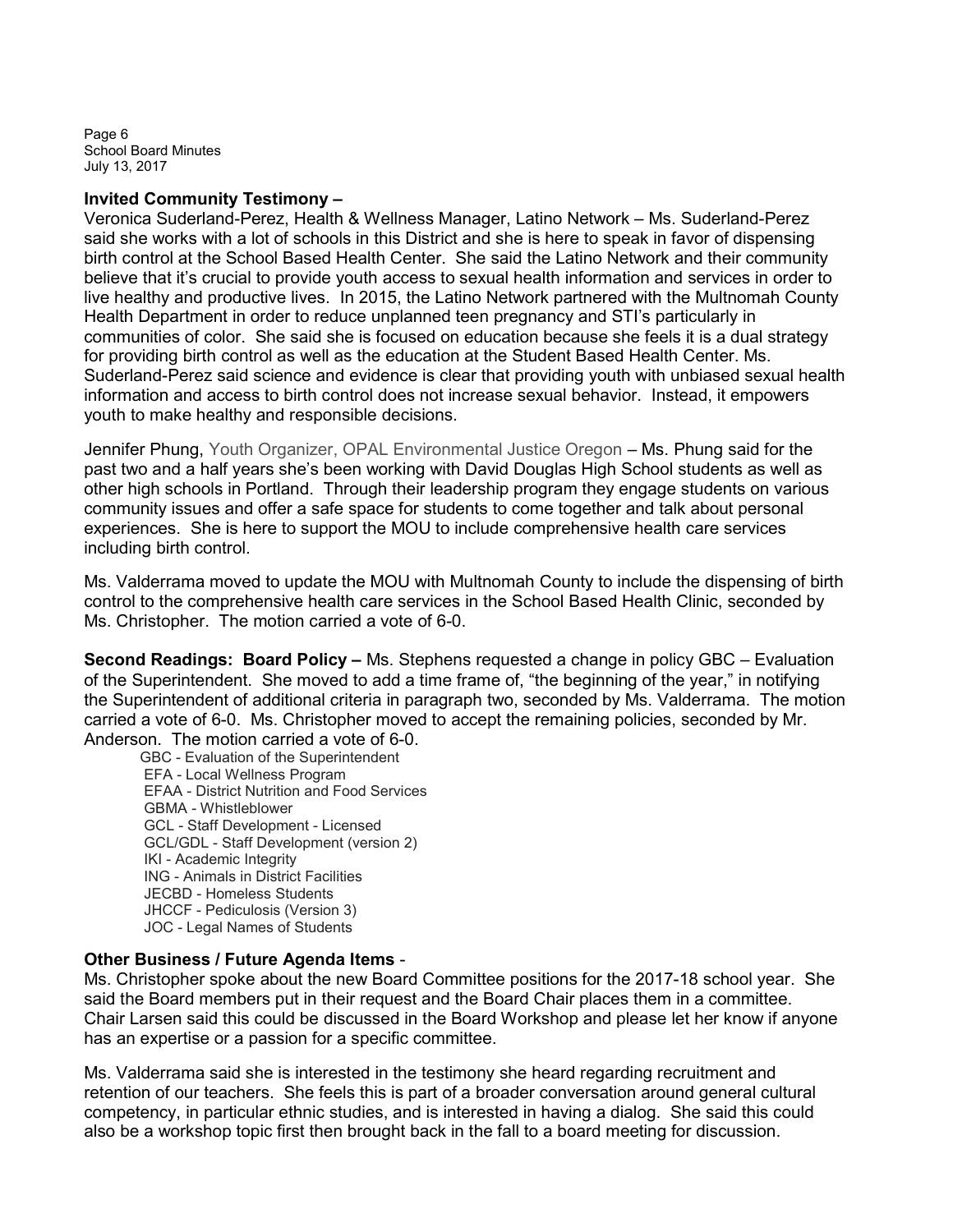Page 7 School Board Minutes July 13, 2017

Ms. Christopher said she is interested in a future discussion on the hiring process and practices in regards to unintended barriers that happen to certain segments of our population.

Mr. Richardon gave a reminder to the Board that August 8th and August 11th are the Board Workshops from 5:00pm to 8:00pm. The workshop talks about the structure of Board 101, how the Board can work together, and what issues they will be working on. He asked the Board to be thinking about the topics that could be brought and discussed in the workshops.

Ms. del Rocio would like a board meeting presentation with aggregated data on what our current teacher workforce looks like from a racial ethnicity perspective. She would also like to hear what the strategy and plan looks like on addressing the teacher shortage due to unintended barriers.

Ms. Stephens said she thinks there are strategies that we should look at on what we are doing to build our own. Such as: who are the David Douglas students that are college bound, and are there opportunities for us to do peer mentorships for students from the community who want to be educators. Ms. Larsen said she previously asked about talking to students and getting them interested in all types of public service positions. This could even be done at the elementary and middle school level.

Ms. Larsen inquired about Mr. Richardson's meeting with Dr. Marvin Lynn, Dean of PSU. She asked if there was any discussion on moving towards a four year Bachelor Degree Teaching/Program so students would not have to take out student loans for and extra year to get a teaching certification. Mr. Richardson said they did not speak about this topic but would make sure it's on his radar to discuss with him. He believes at this time a statewide discussion exists on this topic.

Ms. del Rocio said it's important to prioritize hiring teachers of color for the wellbeing of our students who will see their faces reflected, and have someone who shares the same cultural background to deliver that sense of wellbeing and safety. She said she has witnessed harm being caused to students of color due to remarks from previous board meetings and says it's worth revisiting how to repair that relationship.

Ms. Stephens said thank you in regards to broadcasting the meeting on Facebook live. She thinks the Board can do a lot more in being transparent in the meetings. She would like a discussion on having the Board materials available to the pubic before the meeting. This would allow the public to have the correct information and to participate if interested.

### Board Member Reports -

Ms. Christopher reported on the Legislative sessions that relate to our community. She said that House Bill 2004 did not go through the Senate and was not voted on because our Senator, Rod Monroe kept it from going through. Ms. Christopher said it was sad that we couldn't get what we needed to help our people get stabilized. She said there was good news in the Transportation Bill with the low-income fares that will be implemented, and will help our community. Ms. Christopher said East Portland Action Plan has been fully funded to fix Powell, which is one of our most dangerous streets. Currently she is working on the Stakeholders Advisory Group for the Housing Bond. They will be discussing locality on some of the criteria on July 31st at Portland Community College. She's trying to get them to realize that large new housing projects can put a burden on schools. Ms. Christopher said a retired administrator from our District, Richard Cole passed away last year and in his Will he left \$51,000 to the David Douglas Educational Foundation to fund activities to keep kids in school.

Ms. Valderrama said it is worth noting that as our city continues to face a housing crisis, she has been reminded that our students and families are at risk and currently being displaced. She said the